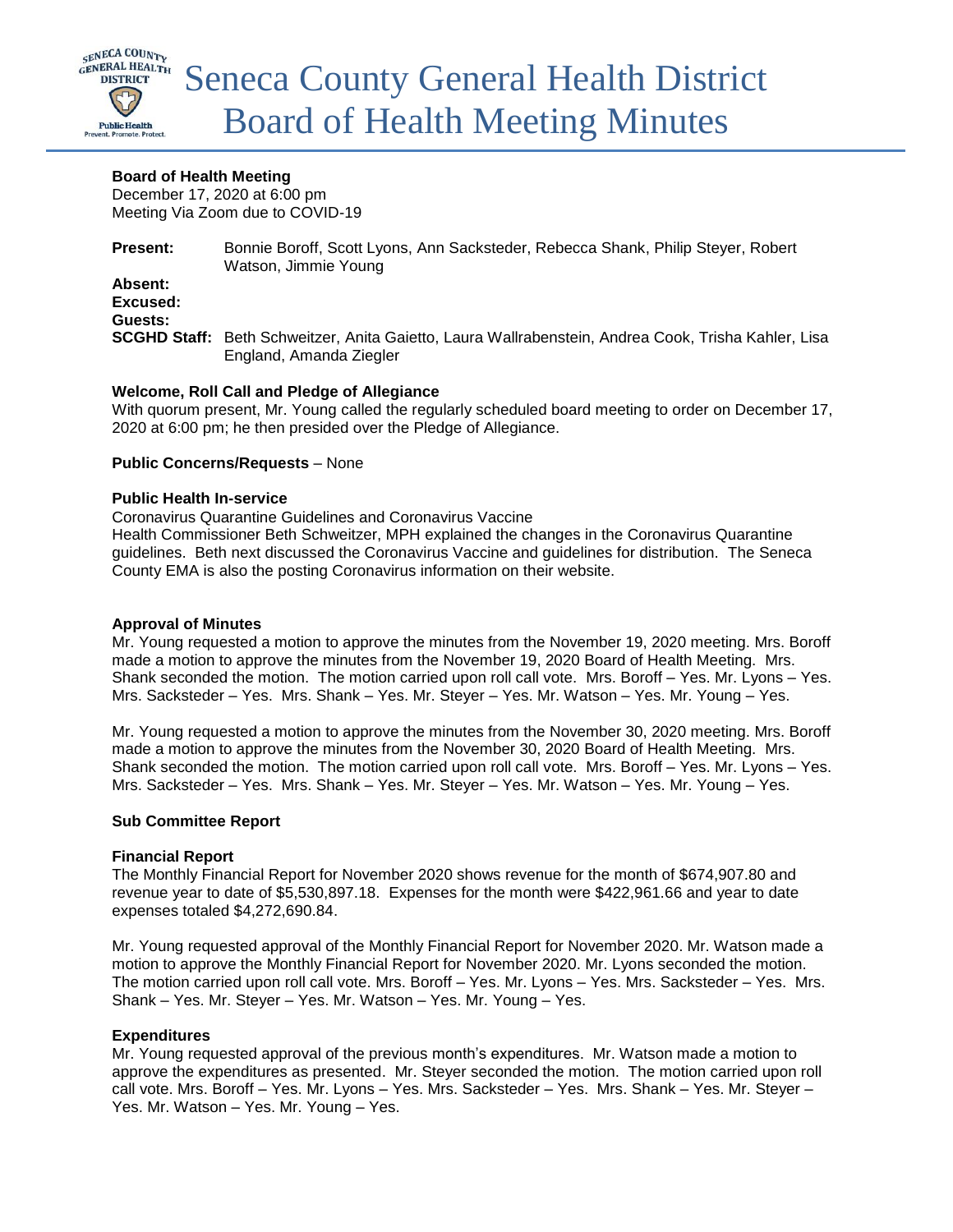### **Out of County Meetings/Travel** - None

#### **Advances/Repayments/Transfers**

Mr. Young requested a motion to approve Advances, Repayments, and Transfer List provided in board packets. Mrs. Sacksteder made a motion to approve the Advances, Transfer List and Appropriations Transfer. Mr. Steyer seconded the motion. The motion carried upon roll call vote. Mrs. Boroff – Yes. Mr. Lyons – Yes. Mrs. Sacksteder – Yes. Mrs. Shank – Yes. Mr. Steyer – Yes. Mr. Watson – Yes. Mr. Young – Yes.

#### **Supplements**

Mr. Young requested a motion to approve Supplements:

- a. Fund 7083 Homemaker \$8,844.59
- b. Fund 7177 CFHS/MCH \$113.13

Mrs. Shank made a motion to approve the Supplements. Mr. Lyons seconded the motion. The motion carried upon roll call vote. Mrs. Boroff – Yes. Mr. Lyons – Yes. Mrs. Sacksteder – Yes. Mrs. Shank – Yes. Mr. Steyer – Yes. Mr. Watson – Yes. Mr. Young – Yes.

#### **Contracts**

Mr. Young requested a motion to approve Contracts:

- a. Pine View Excavating, LLC, for home sewage treatment systems installation (Scherley property**),** 11/27/2020-01/25/2021, not to exceed \$13,400.00 (payer)
- b. Geophyta, Inc., for home sewage treatment systems soil evaluation and system design, (Mears property), 11/27/2020-01/10/2021, not to exceed \$2,870.00 (payer)

Mr. Watson made a motion to approve the contracts. Mr. Steyer seconded the motion. The motion carried upon roll call Mrs. Boroff – Yes. Mr. Lyons – Yes. Mrs. Sacksteder – Yes. Mrs. Shank – Yes. Mr. Steyer – Yes. Mr. Watson – Yes. Mr. Young – Yes.

#### **Resolutions**

Mr. Young requested a motion to approve Resolutions:

- a. 2020.19 Hiring Intermittent Employees for Contact Tracing– Jenny Buskirk, effective
	- 12/04/2020, Hayley Luhring, effective 12/04/2020, Amy Wilson effective 12/04/2020
- b. 2020.20 Health Insurance Rates
- c. 2020.21 Request for Advance of Taxes Collected

Mrs. Sacksteder made a motion to approve the resolutions. Mrs. Shank seconded the motion. The motion carried upon roll call vote. Mrs. Boroff – Yes. Mr. Lyons – Yes. Mrs. Sacksteder – Yes. Mrs. Shank – Yes. Mr. Steyer – Yes. Mr. Watson – Yes. Mr. Young – Yes.

### **Division Reports**

#### **WIC**

Mr. Young turned the floor over to the Director of the WIC Division, Trisha Kahler, RD LD. Mrs. Kahler reviewed her report included in board member's packet:

People: State WIC is providing all local WIC Directors with an online training, *The Impact of Domestic Violence on the Lives of WIC Recipients*. Although the safety measures have been necessary during COVID 19, not seeing participants face-to-face has made identifying signs of domestic violence more difficult.

Service: No updates to February 22 return to regular WIC services.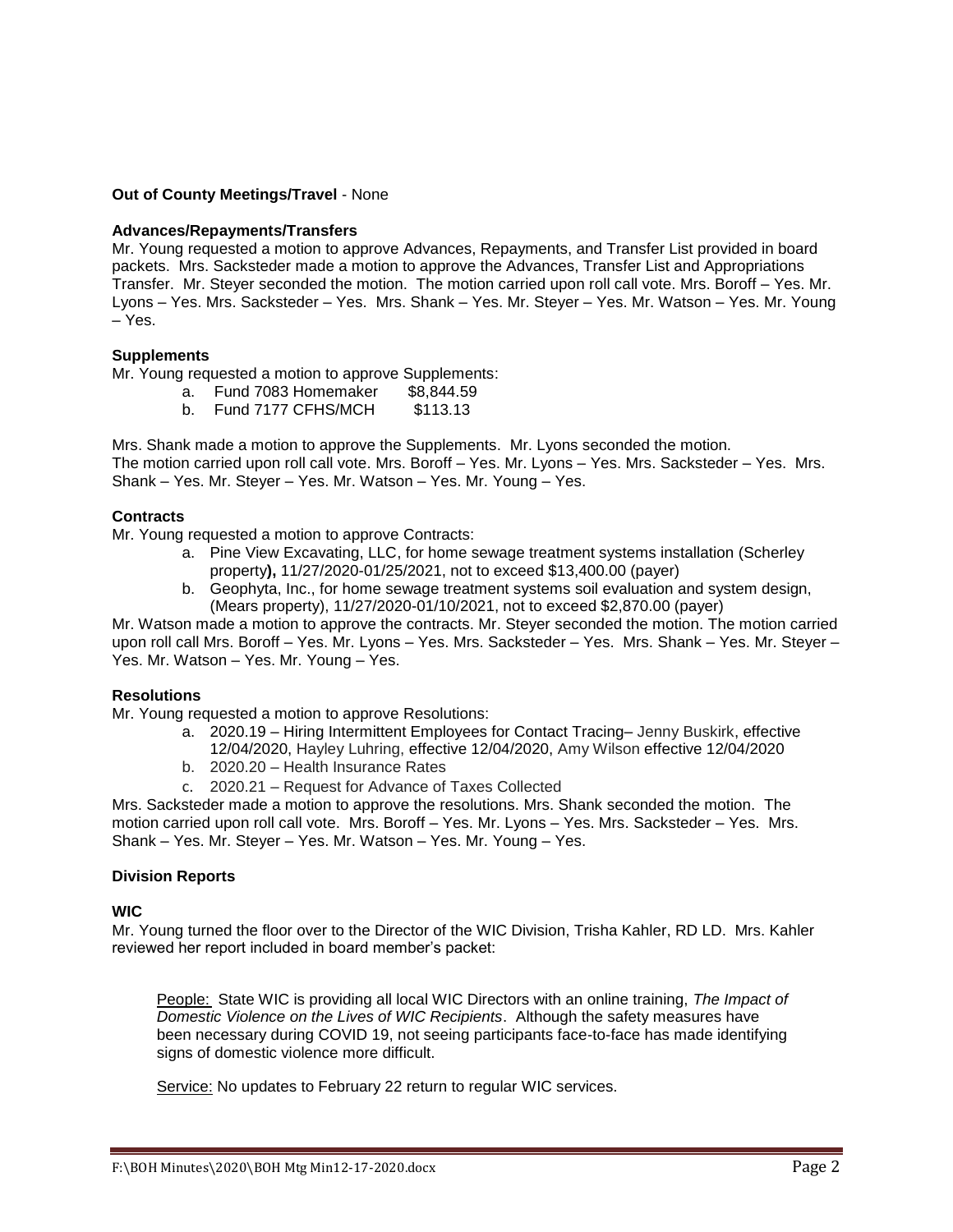Quality: Although not final numbers, currently reports are showing we have had almost a 10% increase in redemption of farmers' market coupons. Currently, over 60% have been redeemed, worth \$1,860. The previous year, 52% were redeemed.

Fiscal: The special conditions place on the FY 21 Grant were approved.

# **Nursing**

Mr. Young turned the floor over to the Director of Nursing, Andrea Cook, BSN RN. Ms. Cook reviewed her report included in board member's packet:

# **People:**

 We have hired 3 temporary contact tracers, Hayley Luhring, Amy Wilson and Jennifer Buskirk. We now have 7 temporary contact tracers.

# **Quality:**

Always striving to provide exceptional service.

### **Service:**

- Influenza
	- o 2020---721 influenza vaccines were given
	- o 2019--- 890 influenza vaccines were given
	- o 2018---961 influenza vaccines were given
- Hearing, Vision and Postural Screenings in the schools since August 574 hearing screenings, 802 vision screenings and 80 postural screenings completed for a total of 1,456 screenings in the schools (Mohawk, Hopewell-Loudon and Bridges Community Academy).
- Comparing 2019 to 2020 immunizations given are down 2,109.

We have been allocated 200 doses of Covid-19 in the Vaccine Ordering Management System pending FDA and CDC approval. We may receive vaccine next week.

- o COVID19
	- o As of today there are 2962 COVID cases to date in Seneca County. 1149 males, 1698 females, 47 people currently hospitalized and 62 deaths (6 in October, 31 in November and 8 in December, 45 deaths in 3 months.
	- o November stats **s**how 785 people were contact traced, an increase of 320 people from October. Total contacts traced since March is 1,859.

Mr. Steyer had then questions on keeping the vaccine frozen; he also wanted to know if there is a special procedure before administering the vaccine. Ms. Cook said that they were provided training on administering the COVID Vaccine.

Mr. Lyons wanted to know if we have any form of backup system for the freezers if we lose power. Ms. Cook said we are currently in the process of having a generator installed. We do have an alarm system and the data loggers that are provided by ODH.

### **Environmental Health**

Mr. Young turned the floor over to the Director of Environmental Health, Laura Wallrabenstein, MA RS. Mrs. Wallrabenstein reviewed her report included in board member's packet:

- a. CONDEMNATION: None
- b. RESCIND CONDEMNATION: None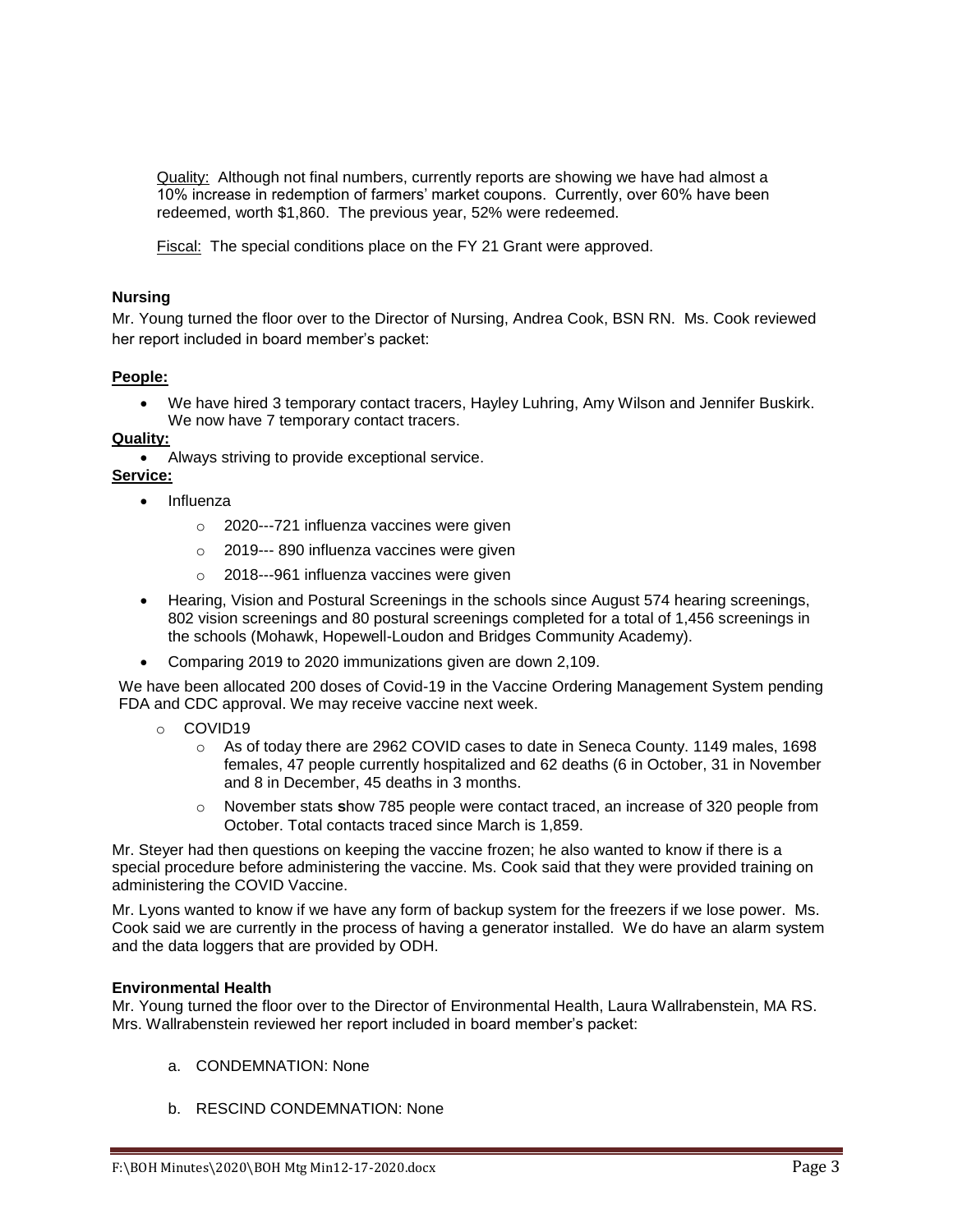c. Vote on Sunny Farms 2021 license: see report from Austin, new contact list, and statement from OEPA.

# **General Update:**

Service: We spent all of the 2019 HSTS grant money (\$150,000) and have started on the 2020 money (goes to end of 2021). I am still waiting on approval for the 2021 grant I applied for.

Financial: You may have noticed that a new OSS Solid Waste District director has been hired. We are hopeful that our funding for housing/nuisance abatement will remain steady.

Quality: I will be evaluating our Quality Improvement Plan and hope to bring any changes to the Jan. board meeting.

#### **Landfill update**

- Phase 13 is in progress
- Planning and construction in place for additional rail spur
- Habitat Restoration of Wetland Area
- Sunny Farms Landfill has been and is aware of exceedances in the area and are likely anomalies of the result of parked running vehicles near meter
- H2S meter activity has increased over the last month, as a result monitoring has also increased
- SFL is on track for renewal

Stationary Monitors – 4 readings over 15 ppb (anomalous) SCGHD Monitoring – No readings over 15 ppb SCGHD inspections – No violations cited OEPA violations – No October violations License conditions – Monitors are in place and documentation has been received.

Mr. Young requested a motion to approve the 2021 Sunny Farms Landfill License. Mr. Lyons made a motion to approve the 2021 Sunny Farms Landfill License. Mrs. Sacksteder seconded the motion. The motion carried upon roll call vote. Mrs. Boroff – Yes. Mr. Lyons – Yes. Mrs. Sacksteder – Yes. Mr. Steyer – Yes. Mr. Watson – Yes. Mr. Young – Yes.

Mr. Lyons asked if even though the restrictions were removed from the license, Sunny Farms has agreed to do them anyway. Mrs. Wallrabenstein said that is correct. Sunny Farms has agreed to continue sending the reports, nothing additional is being asked of Sunny Farms Landfill.

Mr. Steyer noticed that the C&DD payment to the state was larger than usual. He was questioning if the Landfill had exceed their limits. Mrs. Wallrabenstein said that the amount was higher, but they have not exceeded any limits. Mrs. Gaietto said it was highest payment this year and last year.

#### **Health Commissioner**

Mr. Young turned the floor over to the Health Commissioner, Beth Schweitzer, MPH.

### **Service:**

Four All AOHC Member Calls Two NW District Calls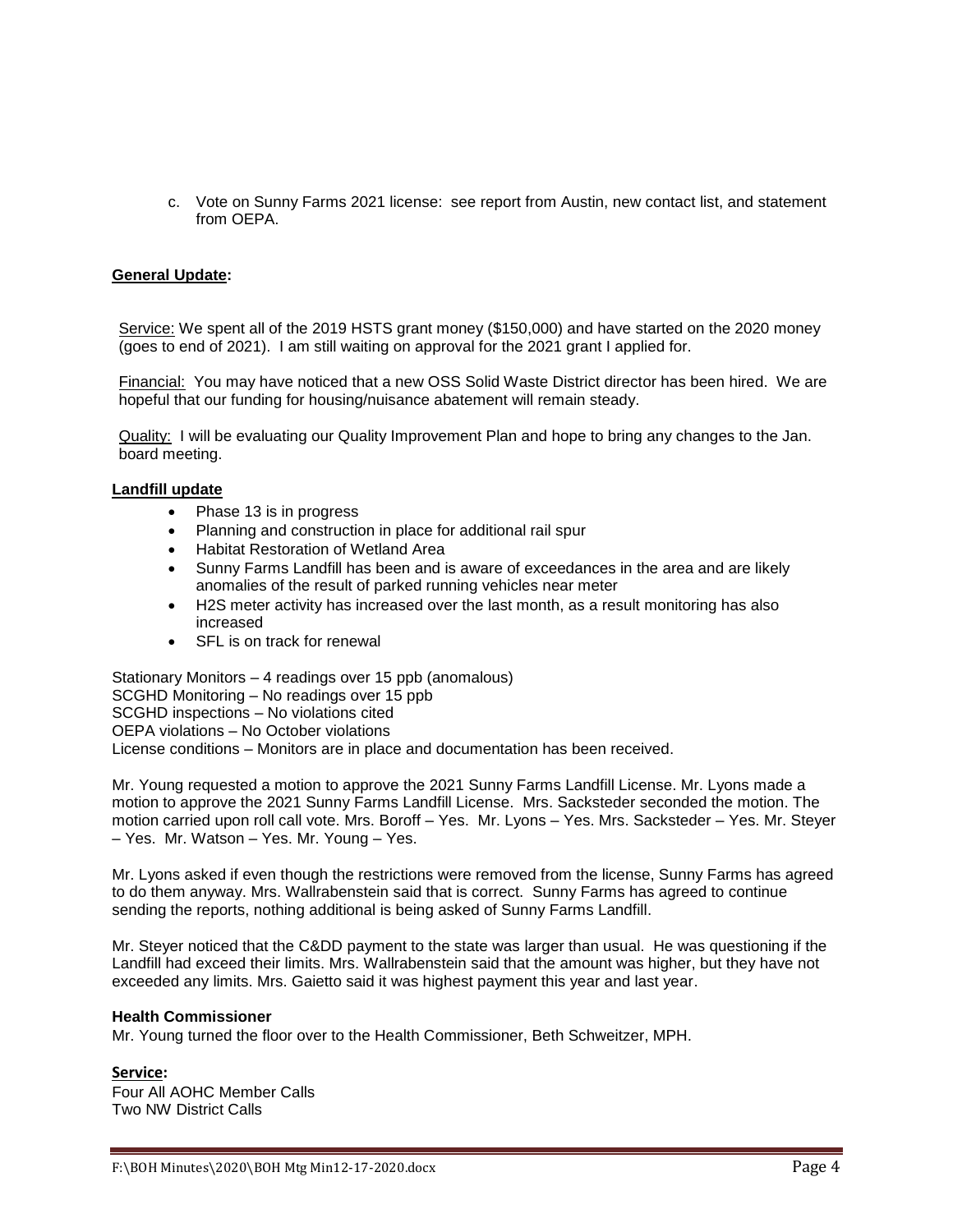TWO AOHC Board meetings with ODH Leadership Four calls for all health commissioners with Governor DeWine Four ODH Calls for health departments only Two Seneca County Emergency Partners meetings Two Response team meetings (New Group working on getting more testing and helping with getting the information to the public about all aspects of COVID response) One Elected Official Department Heads calls One Cares Relief Act committee Calls Calls with WBVI radio 3 calls with school Superintendents 2 Homeless shelter call Three Vaccine calls One congregate Care Facility Call I-Car with ODH and Autumnwood Care Center Special Board Meeting

# **People:**

Hired 3 new contact tracers Securing wage increases for staff Planning Christmas Breakfast

# **Growth:**

COVID Setting up contract with Dry Ice Vendor Tentative Pop up testing scheduled for January 20, 2021 Impromptu Pod cast to explain new guidelines for contacting COVID Positives Determining our stance on quarantine levels.

# **Quality:**

Received Presite visit Documents review and going through those that need clarification or new documentation for accreditation Receiving absence counts daily from schools and congregate care facilities Positive Cases

Complaint calls continue.

# **Financial:**

Two fiscal grant reports for COVID funding Review of November revenues and expenses (looking better this month)

Mr. Lyons asked if has been much success in contact tracing or are people not willing to give out information. Mrs. Schweitzer said there are some who do not want to give information or hang up. Ms. Cook added that people don't want to share who their close contacts are and people don't want to miss work.

# **Employee Related Actions**

- a. New Hire Jenny Buskirk, Intermittent for contact tracing effective 12/04/2020(See Resolution)
- b. New Hire Hayley Luhring, Intermittent for contact tracing effective 12/04/2020(See Resolution)
- c. New Hire Amy Wilson, Intermittent for contact tracing effective 12/04/2020(See Resolution)